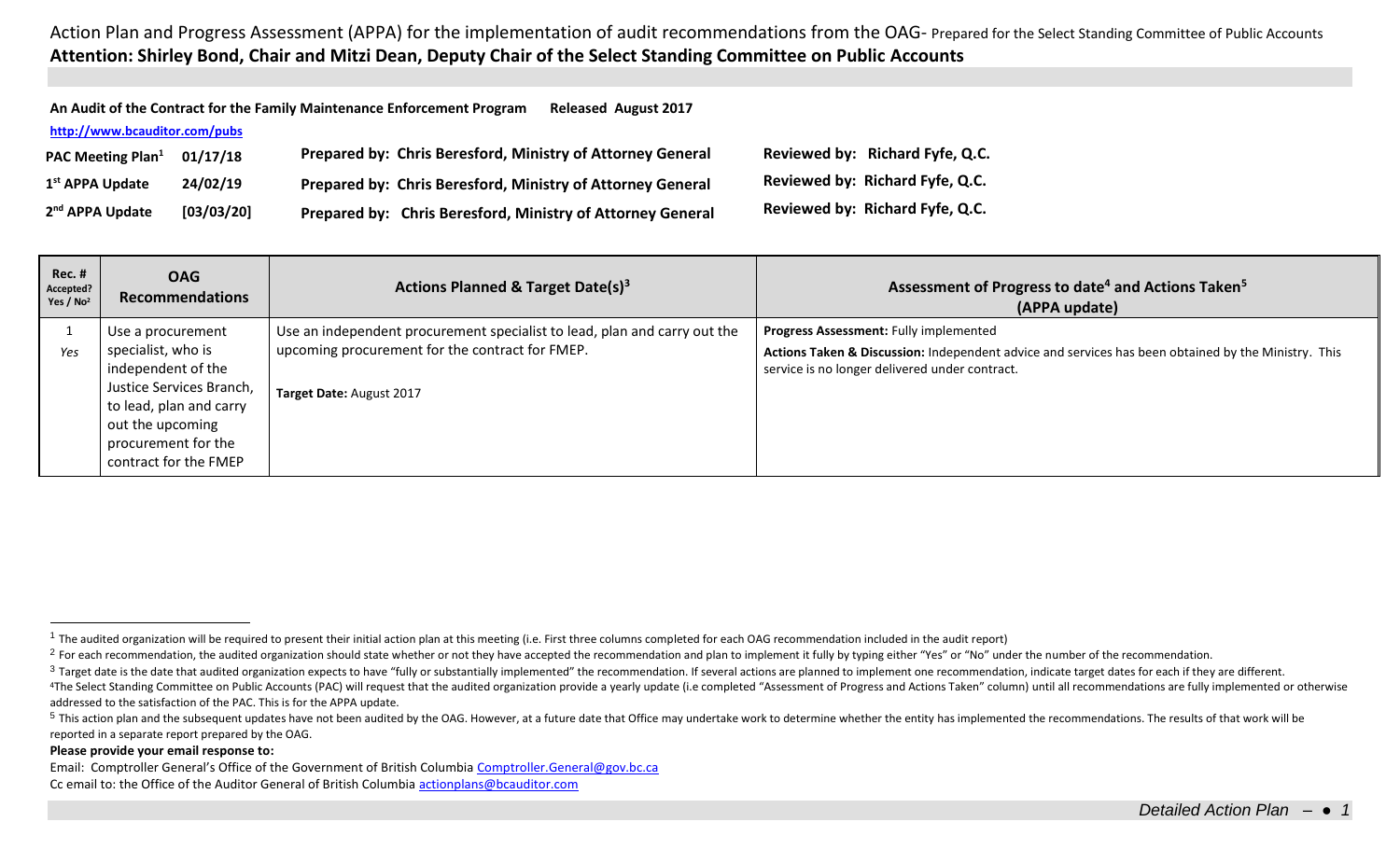Action Plan and Progress Assessment (APPA) for the implementation of audit recommendations from the OAG- Prepared for the Select Standing Committee of Public Accounts **Attention: Shirley Bond, Chair and Mitzi Dean, Deputy Chair of the Select Standing Committee on Public Accounts**

| <b>Rec. #</b><br>Accepted?<br>Yes $/$ No <sup>2</sup> | <b>OAG</b><br><b>Recommendations</b>                                                                                                                                                                                                        | Actions Planned & Target Date(s) <sup>3</sup>                                                                                                                                                                                                     | Assessment of Progress to date <sup>4</sup> and Actions Taken <sup>5</sup><br>(APPA update)                                                                                   |
|-------------------------------------------------------|---------------------------------------------------------------------------------------------------------------------------------------------------------------------------------------------------------------------------------------------|---------------------------------------------------------------------------------------------------------------------------------------------------------------------------------------------------------------------------------------------------|-------------------------------------------------------------------------------------------------------------------------------------------------------------------------------|
| 2.<br>Yes                                             | Direct the procurement<br>specialist to address<br>previous audit<br>recommendations when<br>they assess service<br>delivery options and<br>potential contract                                                                              | The independent procurement specialist has been provided with previous<br>audit recommendations and will address these recommendations in the<br>assessment of service delivery options and potential contract terms.<br>Target Date: August 2017 | Progress Assessment: Fully implemented<br>Actions Taken & Discussion: Independent advice was obtained by the Ministry. This service is no longer<br>delivered under contract. |
|                                                       | terms.                                                                                                                                                                                                                                      |                                                                                                                                                                                                                                                   |                                                                                                                                                                               |
| 3.<br>Yes                                             | Establish procedures to<br>ensure the Ministry's<br><b>Chief Financial Officer</b><br>and legal counsel review<br>and confirm that non-<br>standard forms of<br>contract for significant<br>programs have met the<br>requirements of policy | The review of ministry significant contracts has been completed. For all<br>contracts reviewed, the standard form of contract was used.<br>Target Date: March 2018                                                                                | Progress Assessment: Fully implemented<br>Actions Taken & Discussion: Review completed.                                                                                       |
|                                                       | and are consistent with<br>the objectives of policy.                                                                                                                                                                                        |                                                                                                                                                                                                                                                   |                                                                                                                                                                               |

## **Please provide your email response to:**

Email: Comptroller General's Office of the Government of British Columbia [Comptroller.General@gov.bc.ca](mailto:Comptroller.General@gov.bc.ca) Cc email to: the Office of the Auditor General of British Columbi[a actionplans@bcauditor.com](mailto:actionplans@bcauditor.com)